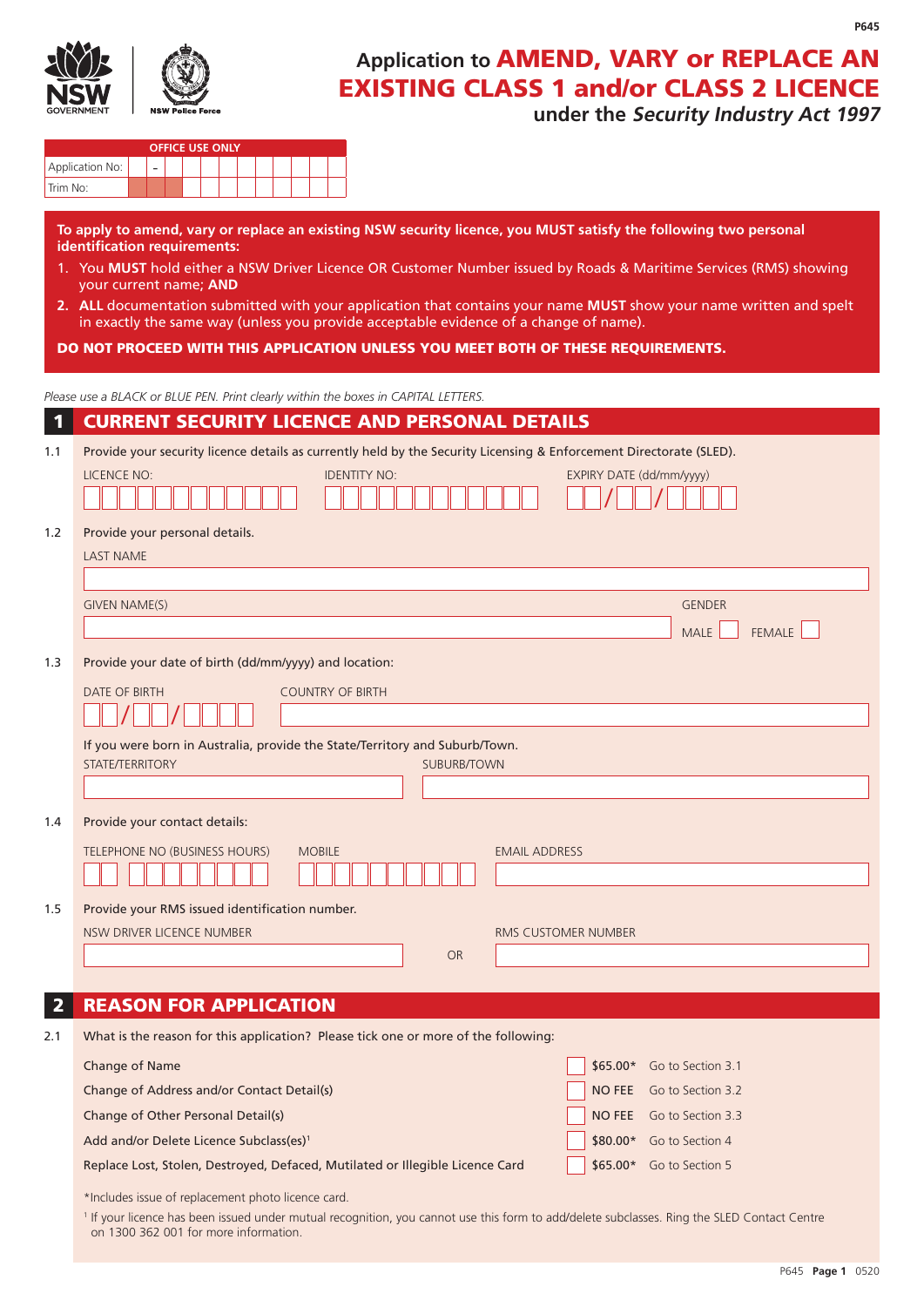# **CHANGE OF PERSONAL DETAILS**

#### 3.1 Change of Name

Provide the full last name and any given name(s) by which you are NOW known and provide an original certified copy of acceptable evidence of your name change.

| <b>LAST NAME</b>                                                                                                                     | <b>GIVEN NAME(S)</b> |                      |                 |  |  |
|--------------------------------------------------------------------------------------------------------------------------------------|----------------------|----------------------|-----------------|--|--|
|                                                                                                                                      |                      |                      |                 |  |  |
| Change of Address and/or Contact Number(s)                                                                                           |                      |                      |                 |  |  |
| Provide your current address and contact number(s). Your residential address must be a street address as a PO Box is NOT acceptable. |                      |                      |                 |  |  |
| <b>RESIDENTIAL ADDRESS</b>                                                                                                           |                      |                      |                 |  |  |
|                                                                                                                                      |                      |                      |                 |  |  |
| <b>SUBURB/TOWN</b>                                                                                                                   |                      | <b>STATE</b>         | <b>POSTCODE</b> |  |  |
|                                                                                                                                      |                      |                      |                 |  |  |
|                                                                                                                                      |                      |                      |                 |  |  |
| <b>POSTAL ADDRESS</b><br>(IF SAME AS RESIDENTIAL ADDRESS WRITE 'AS ABOVE')                                                           |                      |                      |                 |  |  |
|                                                                                                                                      |                      |                      |                 |  |  |
|                                                                                                                                      |                      |                      |                 |  |  |
| <b>SUBURB/TOWN</b>                                                                                                                   |                      | <b>STATE</b>         | <b>POSTCODE</b> |  |  |
|                                                                                                                                      |                      |                      |                 |  |  |
| TELEPHONE NO (BUSINESS HOURS)<br>MOBILE OR OTHER                                                                                     |                      | <b>EMAIL ADDRESS</b> |                 |  |  |
|                                                                                                                                      |                      |                      |                 |  |  |
|                                                                                                                                      |                      |                      |                 |  |  |
| Change of Other Personal Detail(s)                                                                                                   |                      |                      |                 |  |  |
| What other detail(s) do you want to change? Please specify below.                                                                    |                      |                      |                 |  |  |
|                                                                                                                                      |                      |                      |                 |  |  |
|                                                                                                                                      |                      |                      |                 |  |  |

# **CHANGE OF LICENCE SUBCLASS(ES)**

#### 4.1 Add and/or Delete Licence Subclass(es)

Tick the appropriate box(es) for any subclass(es) you want to **ADD** to or **DELETE** from your licence.

#### **NOTE:**

Class 1 (excluding 1E Monitoring Centre Operator) applicants **must**:

- Provide original certified copies of acceptable training documents, clearly showing your name, issue date and units of competency as specified in the document "Competency Requirements for Class 1 Licences" on the SLED website www.police.nsw.gov.au/sled
- Provide evidence (certified copy) of a current First Aid Certificate clearly showing your name, issue date and the unit competency HLTAID011 (Apply First Aid), or HLTAID014 (Provide Advanced First Aid).

### Class 2A and 2D applicants **must**:

Provide evidence of relevant competency and experience requirements as published on the SLED website www.police.nsw.gov.au/sled.

- 
- 1C Crowd Controller 2C Security Equipment Specialist
- 1D Guard Dog Handler 2D Security Trainer
- 1E Monitoring Centre Operator
- 1F Armed Guard

## **CLASS 1 LICENCE Add Delete CLASS 2 LICENCE Add Delete**

- 2A Security Consultant
- 1B Bodyguard 2B Security Seller
	-
	-

| r<br>٥ | Delet |
|--------|-------|
|        |       |
|        |       |
|        |       |
|        |       |
|        |       |
|        |       |

# 5 REPLACE LOST, STOLEN OR DAMAGED LICENCE CARD

5.1 Complete this section **ONLY** if your photo licence card has been lost, stolen, destroyed, defaced, mutilated or become illegible and you require a replacement with **NO** changes to the details that appear on the licence card, including the licence subclass(es).

**NOTE: If your licence card has been lost or stolen, you must first report the incident to the Police Assistance Line on 131 444 and obtain an Event Reference Number.** 

**If your licence card has been destroyed, defaced, mutilated or become illegible, you must first report the incident to the SLED Call Centre on 1300 362 001.** 

I require a replacement photo licence card with NO changes because my licence has been:

Lost or Stolen (you **MUST** provide the Event Reference Number) F

Destroyed, defaced, mutilated or become illegible